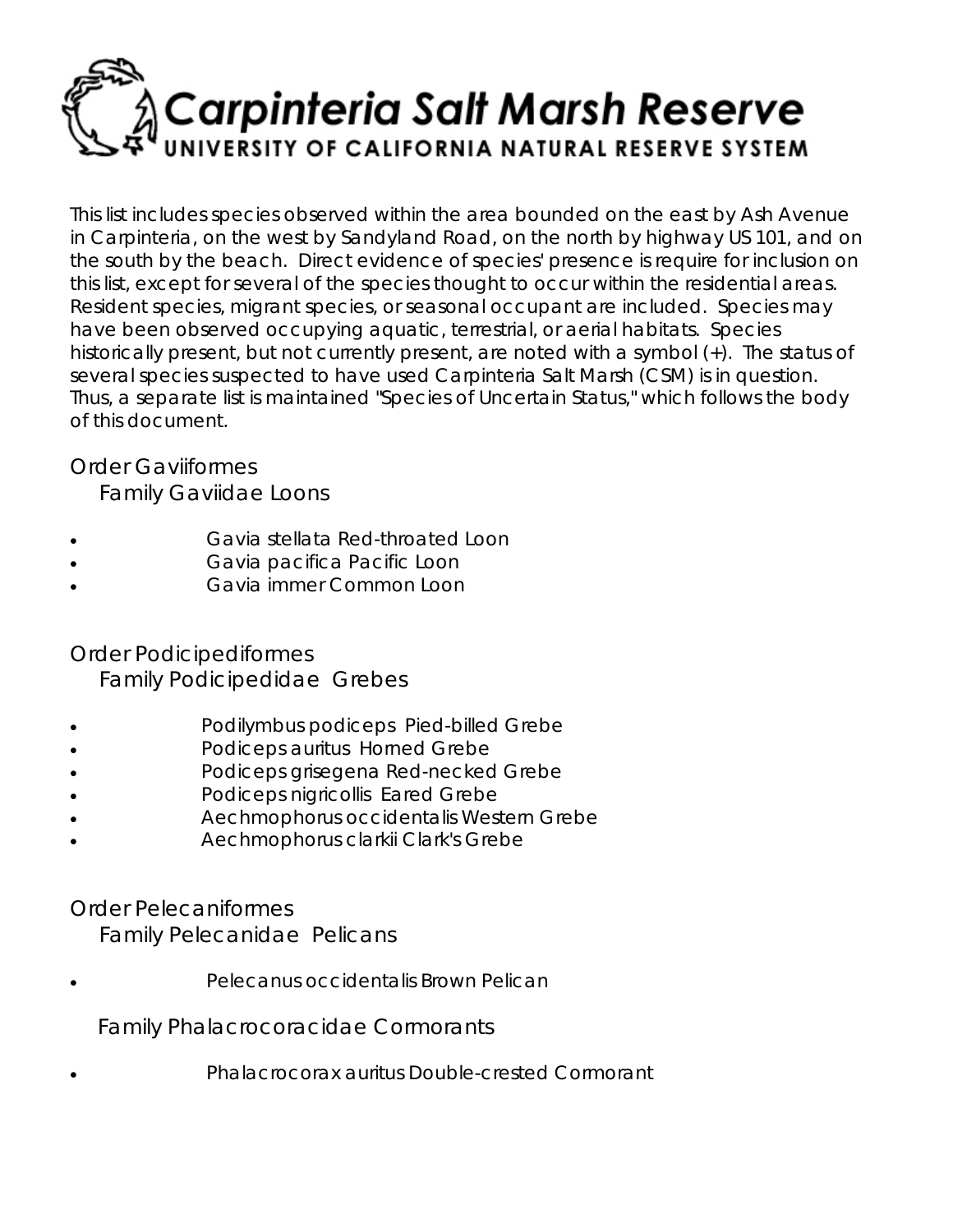# Family *Fregatidae* Frigatebirds

• *Fregata magnificens Magnificant* Frigatebird

# Order *Ciconiiformes* Family *Ardeidae* Bitterns and Herons

- *Botaurus lentiginosus* American Bittern
- *Ardea herodias* Great Blue Heron
- *Casmerodias albus* Great Egret
- *Egretta thula* Snowy Egret
- *Egretta caerulea* Little Blue Heron
- *Egretta tricolor* Tricolored Heron
- *Bubulcus ibis* Cattle Egret
- *Butorides virescens* Green Heron
- *Nycticorax nycticorax* Black-crowned Night Heron

#### Family *Threskiornithidae* Ibises and Spoonbills

• *Plegadis chihi* White-faced Ibis

Family Ciconiidae Storks

• Mycteria americana Wood Storke

# Order *Anseriformes*

Family *Anatidae* Swans, Geese, and Ducks

- *Dendrocygna bicolor Fulvous* Whistling-Duck
- *Cygnus columbianus* Tundra Swan
- *Anser albifrons* Greater White-fronted Goose
- *Chen caerulescens* Snow Goose
- *Chen rossii* Ross' Goose
- *Branta bernicla* Brant
- *Branta canadensis* Canada Goose
- *Aix sponsa* Wood Duck
- *Anas crecca* Green-winged Teal
- *Anas platyrhynchos* Mallard
- *Anas acuta* Pintail
- *Anas discors* Blue-winged Teal
- *Anas cyanoptera* Cinnamon Teal
- *Anas clypeata* Northern Shoveler
- *Anas strepera* Gadwall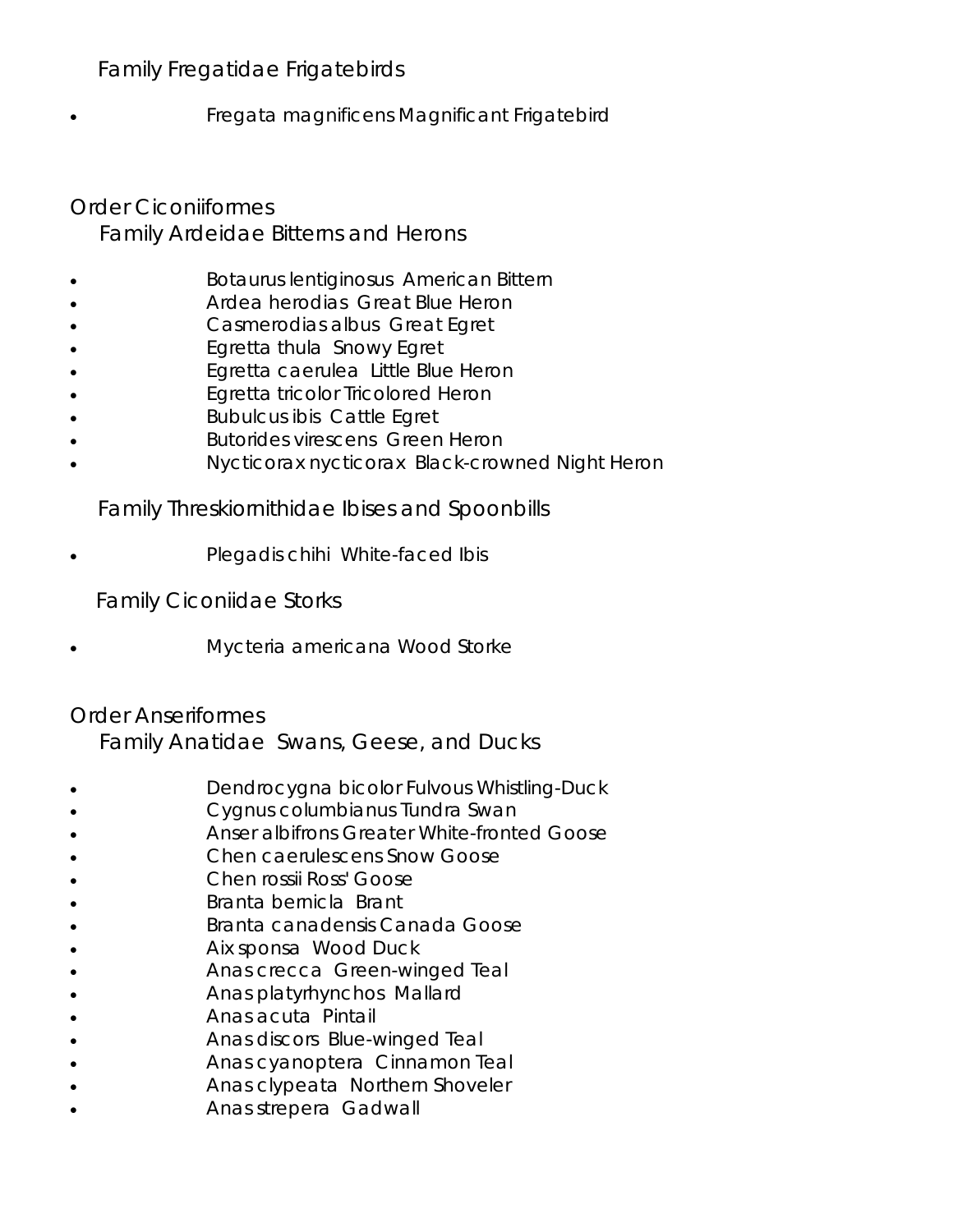- *Anas penelope* Eurasian Wigeon
- *Anas americana* American Wigeon
- *Anas marila* Greater Scaup
- Aythya affinis Lesser Scaup
- *Histrionicus histrionicus* Harlequin Duck
- *Melanitta perspicillata* Surf Scoter
- *Melanitta fusca* White-winged Scoter
- *Bucephala clangula* Common Goldeneye
- • *Bucephala albeola* Bufflehead
- *Mergus merganser* Common Merganser
- *Mergus serrator* Red-breasted Merganser
- *Oxyura jamaicensis* Ruddy Duck

Order *Falconiformes* Family *Cathartidae* American Vultures

• *Cathartes aura* Turkey Vulture

Family *Accipitridae* Kites, Hawks, Eagles, and Allies

- *Pandion haliaetus* Osprey
- *Elanus leucurus* White-tailed Kite
- *Haliaeetus leucocephalus* Bald Eagle
- *Circus cyaneus* Northern Harrier
- *Accipiter striatus* Sharp-shinned Hawk
- *Accipiter cooperii* Cooper's Hawk
- *Buteo lineatus* Red-shouldered Hawk
- • *Buteo jamaicensis* Red-tailed Hawk

Family *Falconidae* Falcons

- *Falco peregrinus* Peregrine Falcon
- *Falco columbarius* Merlin
- *Falco sparverius* American Kestrel

Order *Galliformes*

Family *Phasianidae* Partridges, Grouse, Turkeys, and Quail

• *Callipepla californica* California Quail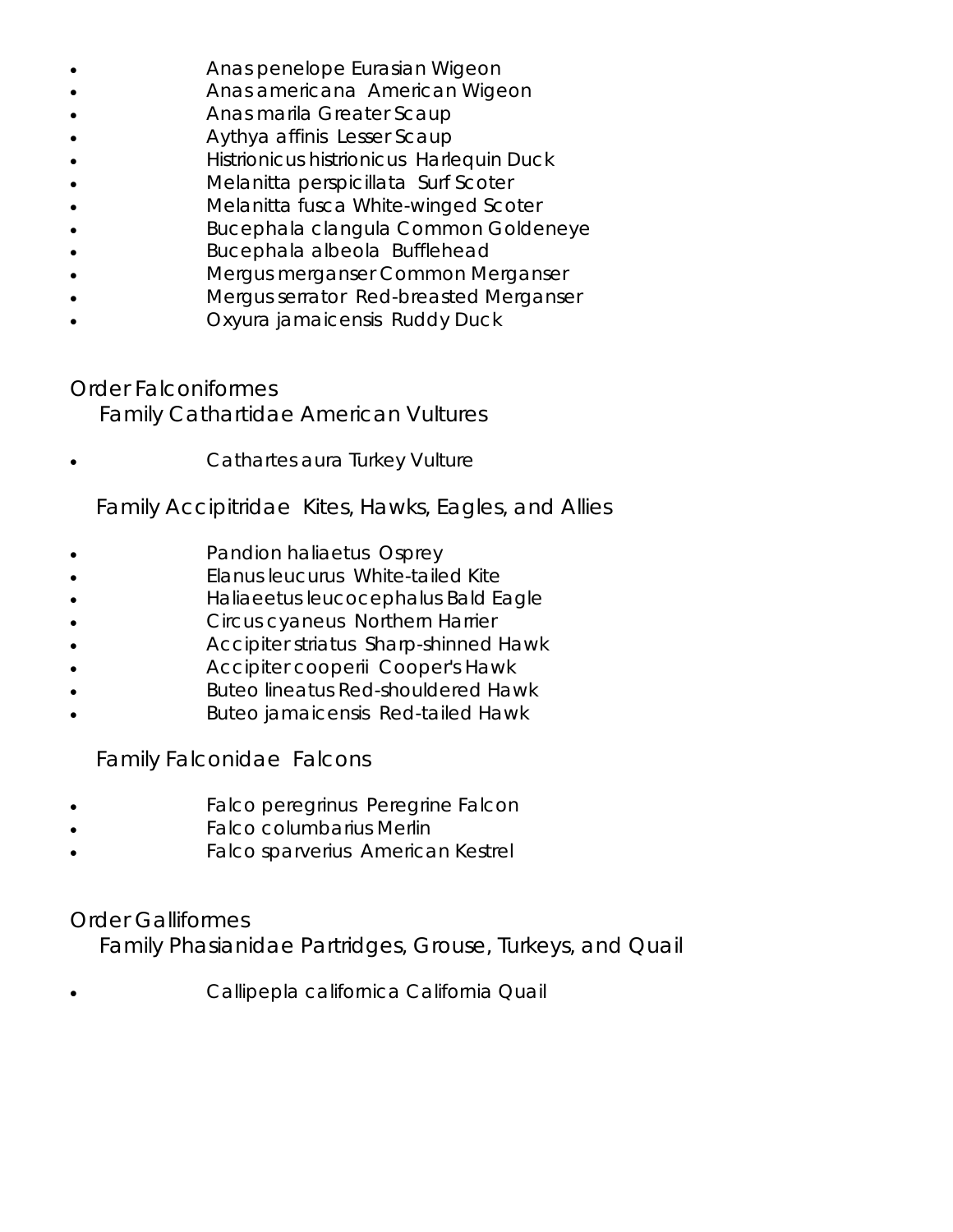Order *Gruiformes* Family *Rallidae* Rails, Gallinules, and Coots

- *Rallus longirostris levipes* Light-footed Clapper Rail
- *Rallus limicola* Virginia Rail
- *Porzana carolina* Sora
- *Gallinula chloropus* Common Moorhen
- *Fulica americana* American Coot

Order *Charadriiformes*  Family *Charadriidae* Plovers

- *Pluvialis squatarola* Black-bellied Plover
- *Pluvialis dominica* American Golden-Plover
- *Pluvialis fulva* Pacific Golden-Plover
- • *Charadrius alexandrinus* Snowy Plover +
- *Charadrius semipalmatus* Semipalmated Plover
- *Charadrius vociferus* Killdeer

Family *Recurvirostridae* Stilts and Avocets

- *Himantopus mexicanus* Black-necked Stilt
- *Recurvirostra americana* American Avocet

Family *Scolopacidae* Sandpipers, Phalaropes, and Allies

- *Tringa flavipes* Lesser Yellowlegs
- *Tringa melanoleuca* Greater Yellowlegs
- *Catoptrophorus semipalmatus* Willet
- *Heteroscelus incanus* Wandering Tattler
- *Actitis macularia* Spotted Sandpiper
- *Numenius phaeopus* Whimbrel
- *Numenius americanus* Long-billed Curlew
- *Limosa fedoa* Marbled Godwit
- *Arenaria interpres* Ruddy Turnstone
- *Arenaria melanocephala* Black Turnstone
- *Calidris canutus* Red Knot
- *Calidris alba* Sanderling
- *Calidris pusillus* Semipalmated Sandpiper
- *Calidris mauri* Western Sandpiper
- *Calidris minutilla* Least Sandpiper
- *Calidris melanotus* Pectoral Sandpiper
- *Calidris alpina* Dunlin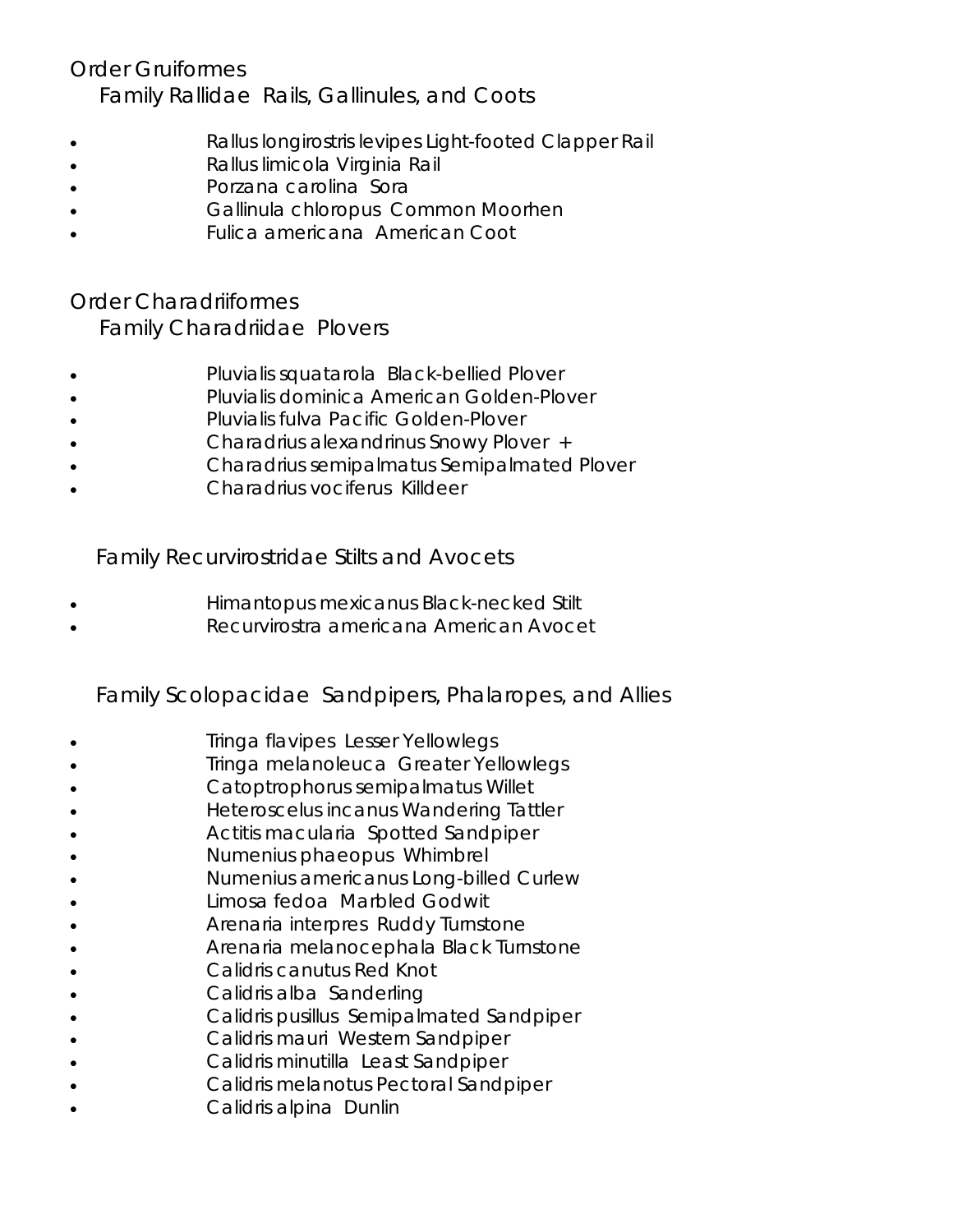- *Calidris himantopus* Stilt Sandpiper
- *Limnodromus griseus* Short-billed Dowitcher
- *Limnodromus scolopaceus* Long-billed Dowitcher
- *Gallinago gallinago* Common Snipe

# Family *Phalaropodidae* Phalaropes

- *Phalaropus lobatus* Northern Phalarope
- *Phalaropus tricolor* Wilson's Phalarope
- *Phalaropus fulicaria* Red Phalarope

Family *Laridae* Skuas, Gulls, Terns, and Skimmer

- *Larus philadelphia* Bonaparte's Gull
- *Larus heermanni* Heermann's Gull
- *Larus canus* Mew Gull
- *Larus delawarensis* Ring-billed Gull
- *Larus californicus* California Gull
- *Larus argentatus* Herring Gull
- • *Larus occidentalis* Western Gull
- Larus glaucescens Glaucous-winged Gull
- *Sterna caspia* Caspian Tern
- *Sterna maximus* Royal Tern
- *Sterna elegans* Elegant Tern
- *Sterna hirundo* Common Tern
- *Sterna forsteri* Forster's Tern
- *Sterna albifrons* Least Tern +
- *Chlidonias niger* Black Tern +
- *Rhynchops niger* Black Skimmer

#### Order *Columbiformes*

Family *Columbidae* Pigeons and Doves

- *Columba livia* Rock Dove
- *Zenaida macroura* Mourning Dove

# Order *Strigiformes* Owls

Family *Tytonidae* Barn-Owls

• *Tyto alba* Common Barn-Owl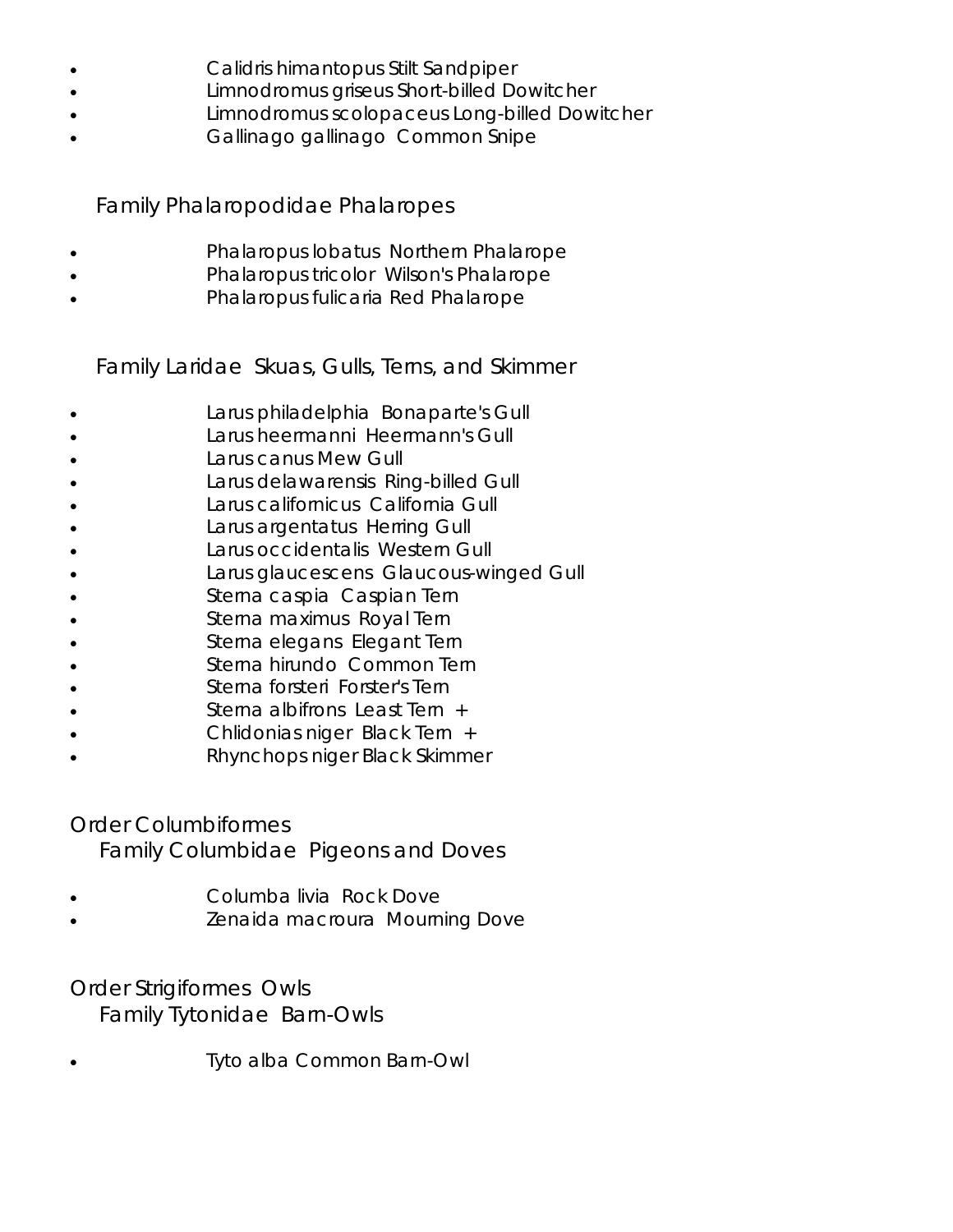# Family *Strigidae* Typical Owls

- *Bubo virginianus* Great Horned Owl
- *Speotyto cunicularia* Burrowing Owl +
- *Asio flammeus* Short-eared Owl +

# Order *Caprimulgiformes* Family *Caprimulgidae* Goatsuckers

- *Chordeiles acutipennis* Lesser Nighthawk
- *Phalaenoptilus nuttallii* Common Poorwill

# Order *Apodiformes*

Family *Apodidae* Swifts

- *Chaetura vauxi* Vaux's Swift
- *Aeronautes saxatalis* White-throated Swift

# Family *Trochilidae* Hummingbirds

- *Calypte anna* Anna's Hummingbird
- *Selasphorus rufus* Rufous Hummingbird
- *Selasphorus sasin* Allen's Hummingbird

# Order *Coraciiformes*

Family *Alcedinidae* Kingfishers

• *Megaceryle alcyon* Belted Kingfisher

# Order *Piciformes*

Family *Picidae* Woodpeckers

- *Sphyrapicus ruber* Red-breasted Sapsucker
- • *Colaptes auratus* Northern Flicker
- • *Picoides pubescens* Downy Woodpecker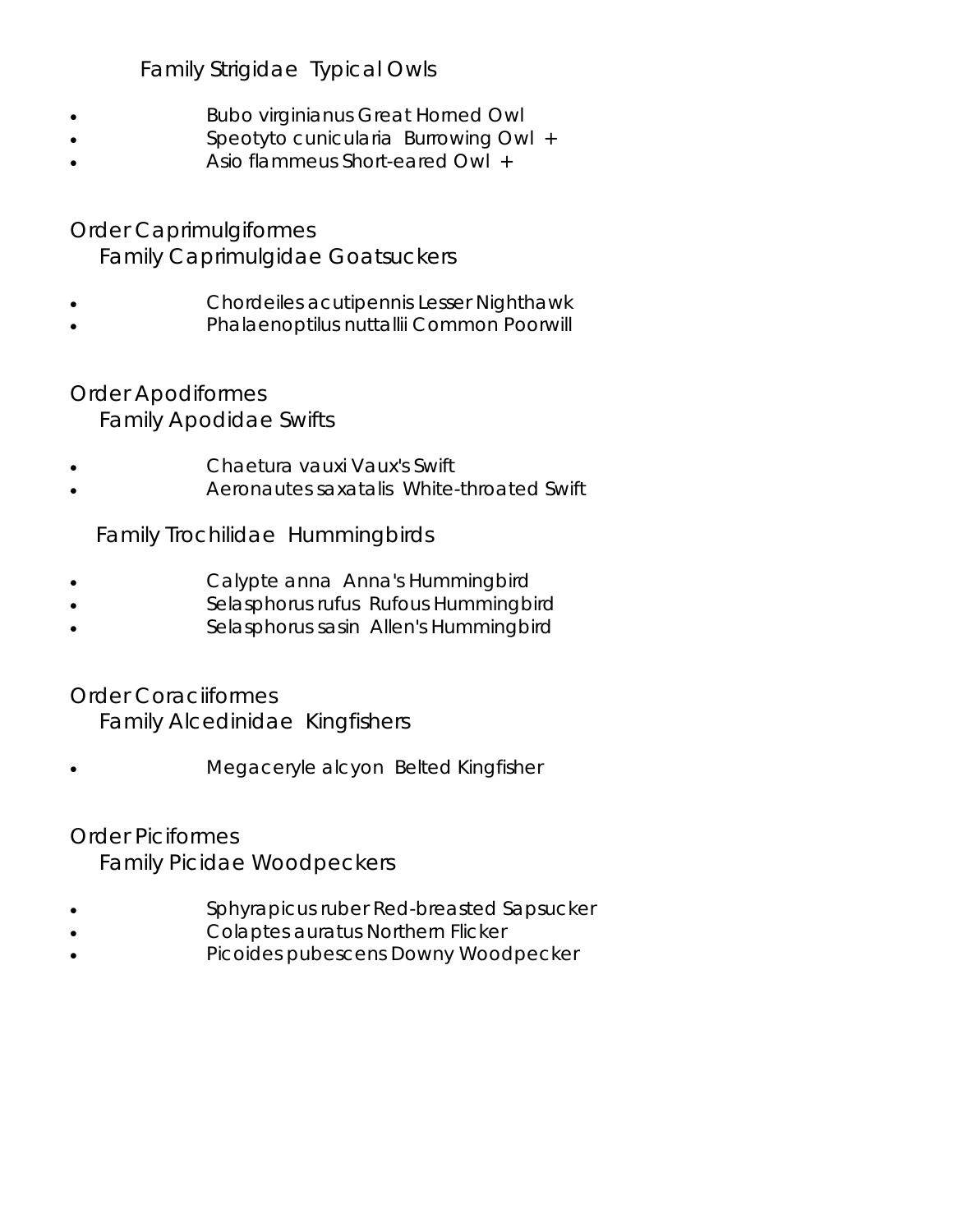# Order *Passeriformes* Family *Tyrannidae* Tyrant Flycatchers

- *Contopus sordidulus* Western Wood Pewee
- *Empidonax traillii* Willow Flycatcher
- *Empidonax difficilis* Pacific-slope Flycatcher
- *Sayornis nigricans* Black Phoebe
- *Sayornis saya* Say's Phoebe
- • *Myiarchus tuberculifer* Dusky-capped Flycatcher
- *Myiarchus cinerascens* Ash-throated Flycatcher
- *Tyrannus melancholicus* Tropical Kingbird
- *Tyrannus vociferans* Cassin's Kingbird
- *Tyrannus verticalis* Western Kingbird
- *Tyrannus tyrannus* Eastern Kingbird

# Family *Alaudidae* Larks

• *Eremophila alpestris* Horned Lark

#### Family *Hirundinidae* Swallows

- *Iridoprocne bicolor* Tree Swallow
- *Tachycineta thallassina* Violet-green Swallow
- *Stelgidopteryx ruficollis* Rough-winged Swallow
- *Riparia riparia* Bank Swallow +
- *Petrochelidon pyrrhonota* Cliff Swallow
- *Hirundo rustica* Barn Swallow

# Family *Corvidae* Jays, Magpies, and Crows

- *Aphelocoma coerulescens* Western Scrub-Jay
- *Corvus brachyrhynchos* American Crow
- *Corvus corax* Common Raven

# Family *Aegithalidae* Bushtits

• *Psaltriparus minimus* Common Bushtit

# Family *Sittidae* Nuthatches

- • *Sitta canadensis* Red-breasted Nuthatch
- *Sitta carolinensis* White-breasted Nuthatch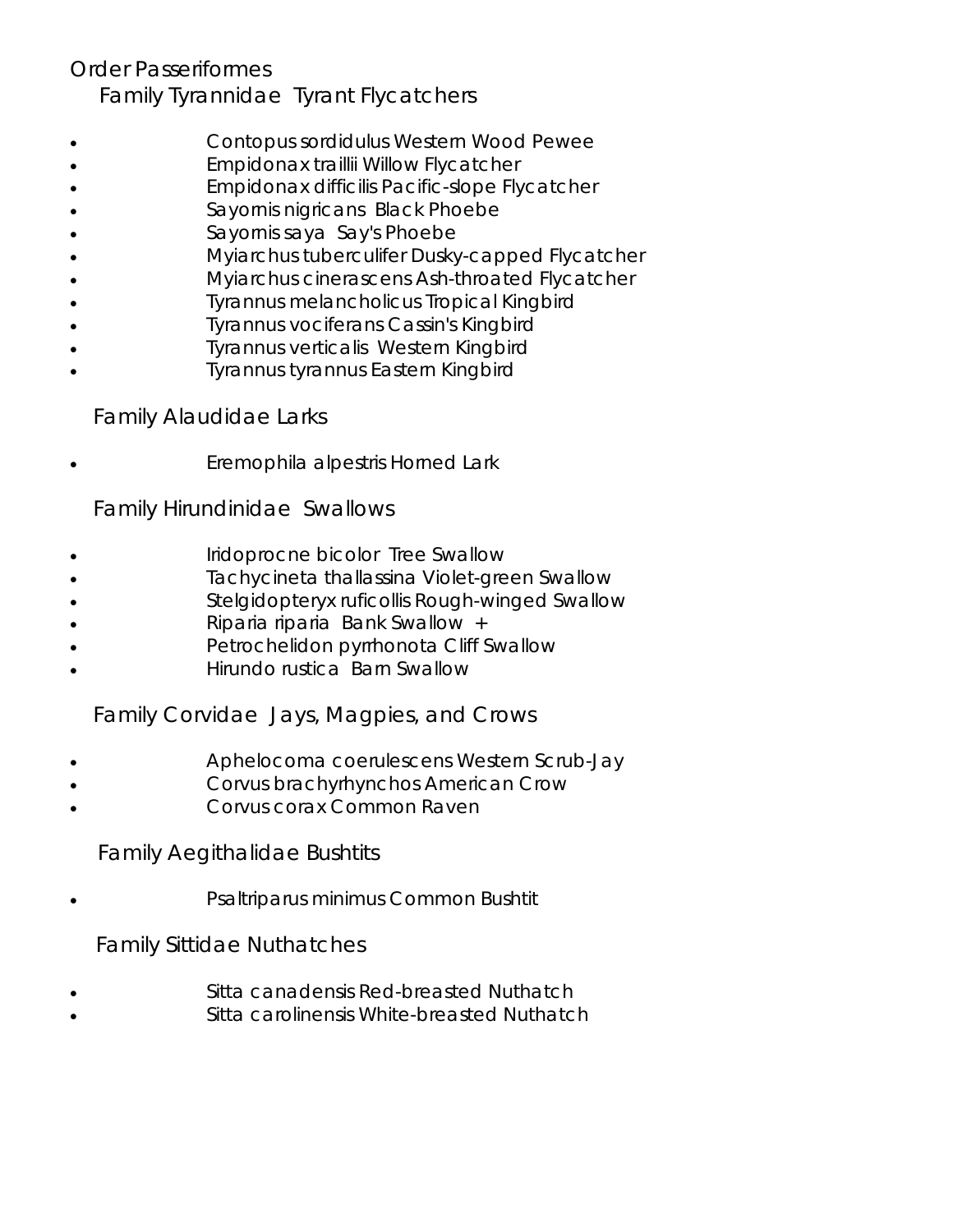Family *Troglodytidae* Wrens

- *Thryomanes bewickii* Bewick's Wren
- *Troglodytes aedon* House Wren
- *Telmatodytes palustris* Marsh Wren

Family *Muscicapidae* Old World Warblers, Thrushes, and Wrentit

- *Regulus calendula* Ruby-crowned Kinglet
- *Polioptila caerulea* Blue-gray Gnatcatcher
- *Sialia mexicana* Western Bluebird
- *Catharus guttatus* Hermit Thrush
- *Turdus migratorius* American Robin

Family *Mimidae* Thrashers

- *Mimus polyglottos* Northern Mockingbird
- *Oreoscoptes montanus* Sage Thrasher

Family *Motacillidae* Pipits and Wagtails

• *Anthus americana* American Pipit

Family *Bombycillidae* Waxwings

• *Bombycilla cedrorum* Cedar Waxwing

Family *Laniidae* Shrikes

• *Lanius ludovicianus* Loggerhead Shrike

Family *Sturnidae* Starlings

• *Sturnus vulgaris* European Starling

Family *Vireonidae* Vireos

• *Vireo gilvus* Warbling Vireo

 Family *Emberizidae* Wood-Warblers, Tanagers, Grosbeaks, Sparrows, and **Blackbirds**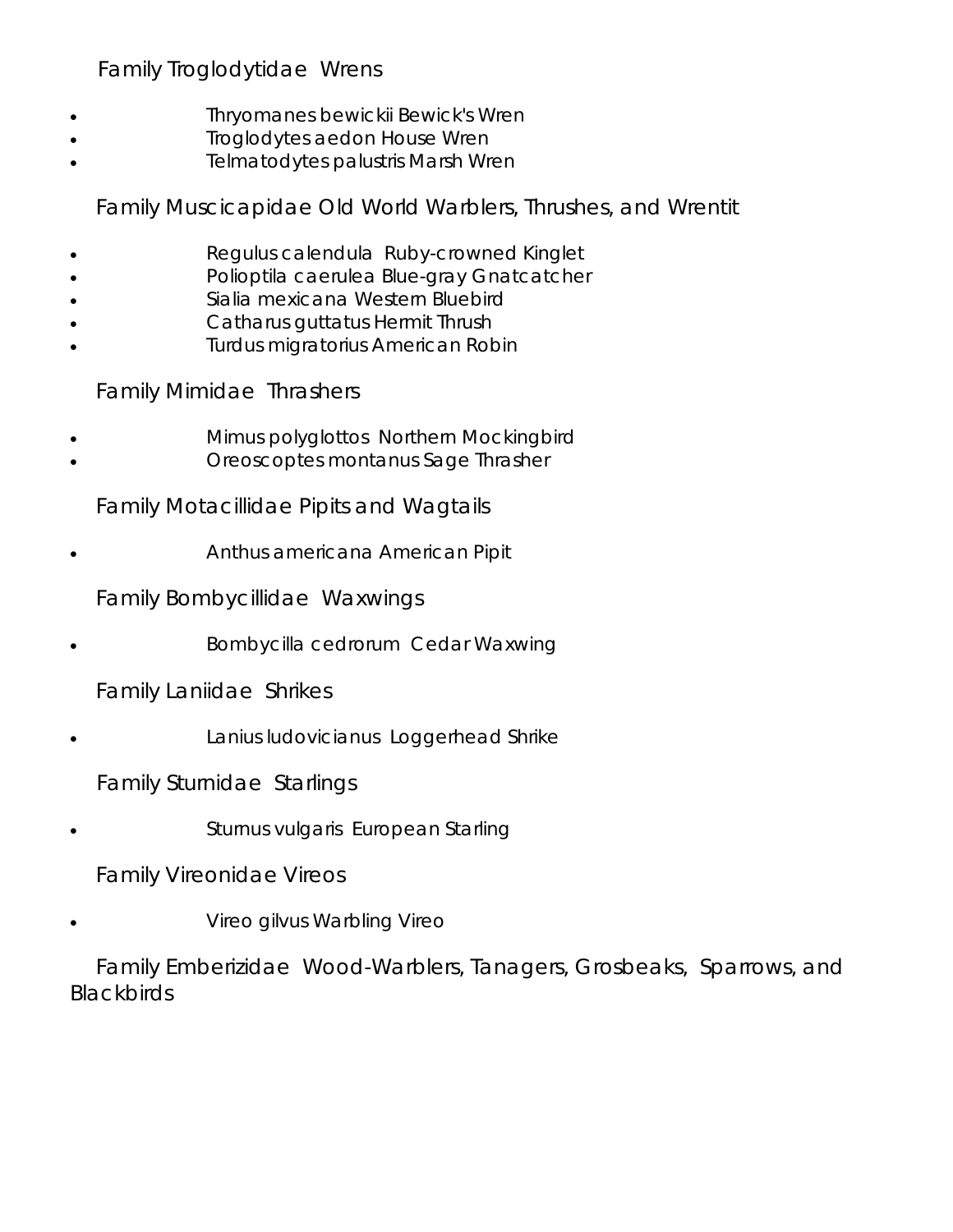# Sub-family *Parulinae*

- *Vermivora celata* Orange-crowned Warbler
- *Vermivora ruficapilla* Nashville Warbler
- *Dendroica petechia* Yellow Warbler
- *Dendroica coronata* Yellow rumped Warbler
- *Dendroica townsendi* Townsend's Warbler
- *Dendroica palmarum* Palm Warbler
- *Geothylpis trichas* Common Yellowthroat
- *Wilsonia pusilla* Wilson's Warbler

#### Sub-family *Thraupinae*

• *Piranga ludoviciana* Western Tanager

#### Sub-family *Cardinalinae*

- *Pheucticus melanocephalus* Black-headed Grosbeak
- *Guiraca caerulea* Blue Grosbeak
- *Passerina amoena* Lazuli Bunting

#### Sub-family *Emberizinae*

- • *Pipilo maculatus* Spotted Towhee
- *Pipilo crissalis* California Towhee
- *Spizella passerina* Chipping Sparrow
- *Calamospiza melanocorys* Lark Bunting
- *Passerculus sandwichensis* Belding's Savannah Sparrow *beldingi*
- *Passerculus sandwichensis* Large-billed Savannah Sparrow *rostratus*
- *Passerculus sandwichensis* Savannah Sparrow
- *Passerella iliaca* Fox Sparrow
- *Melospiza melodia* Song Sparrow
- *Melospiza lincolni* Lincoln's Sparrow
- *Zonotrichia atricapilla* Golden-crowned Sparrow
- *Zonotrichia leucophrys* White-crowned Sparrow
- *Junco hyemalis* Dark-eyed Junco

#### Sub-family *Icterinae*

- *Agelaius phoeniceus* Red-winged Blackbird
- *Sturnella neglecta* Western Meadowlark
- *Molothrus ater* Brown-headed Cowbird
- *Euphagus cyanocephalus* Brewer's Blackbird
- *Icterus cucullatus* Hooded Oriole
- *Icterus bullockii* Bullock's Oriole